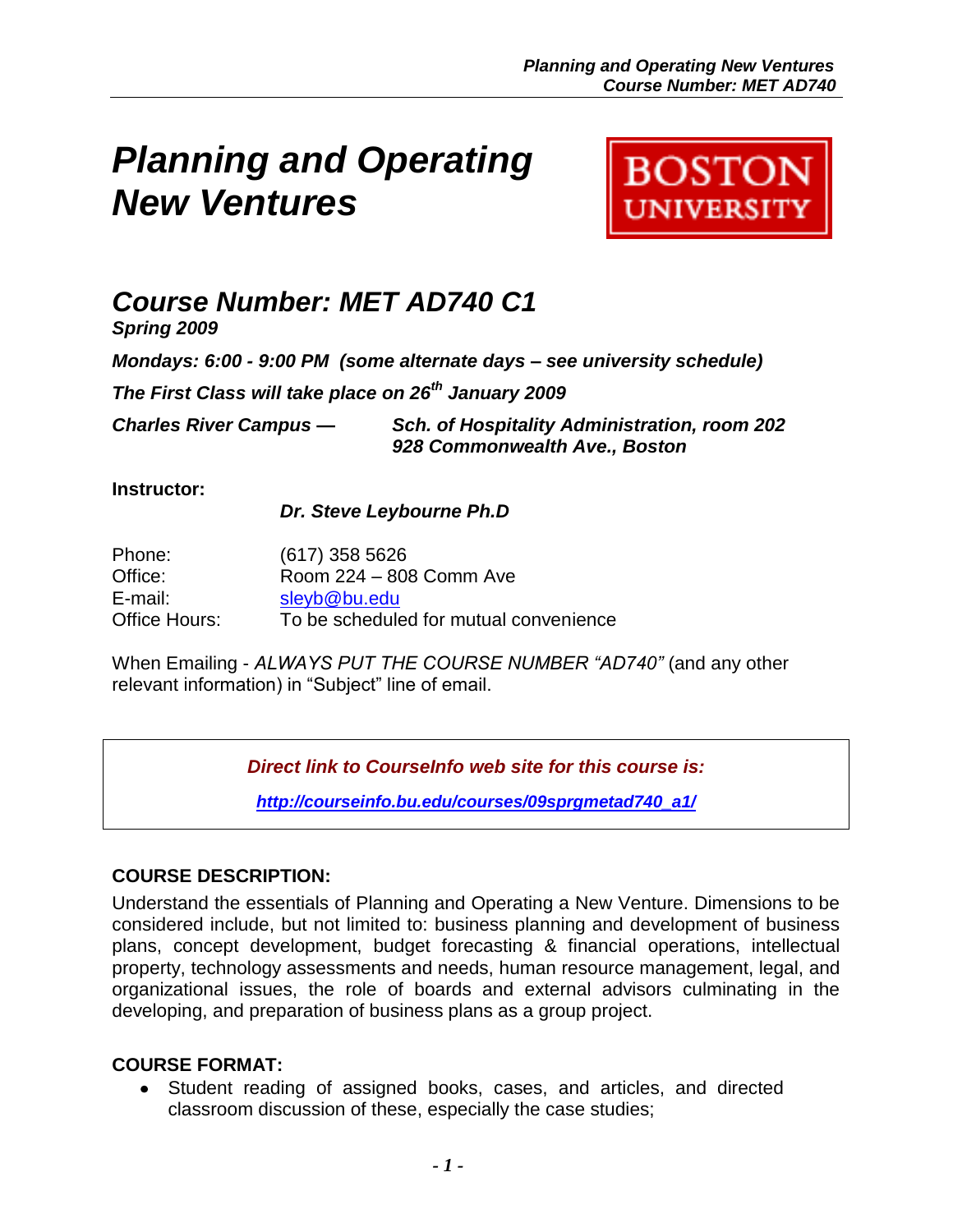- Viewing and discussion of relevant videos when available dealing with the cases or related matters.
- The writing of "case analysis and recommendation" papers;
- The semester long development of a written report (the "final paper"), and oral presentation of original business plans by teams of 3-5 students. This also includes the oral presentation by each team of an executive summary "pitch" midway through the course.

The course format depends on interactive learning and on involvement in team as well as individual activities. It is therefore essential to prepare for all classes, attend all classes, participate in class discussion and in group meetings both during and outside of class, and complete assignments in a timely manner.

## **COURSE OBJECTIVES AND OVERVIEW**

- To learn concepts and approaches for addressing the unique challenges of starting a new business, including the innovative business models such as web 2.0 that are driving the global economy;
- To look for business ideas and evaluate them critically;
- To apply the concepts of the course to actual business situations, and to choosing a business idea and developing an effective plan;
- To study businesses that have both succeeded and failed, and come to understand what happened and why.

This course presents the principal tasks and challenges involved in the identification and development of new business ventures ("entrepreneurship") and develops students" abilities to make informed decisions in these areas. There is a particular focus on ventures developed to address emerging needs and opportunities or to exploit innovations in either technology (e.g. computers or biotechnology) or business processes (e.g. new capabilities such as the modern telecommunications and shipping have created opportunities for improved services in such areas as health care delivery, entertainment and consumer retailing – e.g. think e-commerce and internet sites like Amazon, Google, or match.com, or overnight document production and delivery). Such innovation based companies have been shown to create the majority of new economic growth and jobs.

We will also address the relation between financial and business strategies, especially the arguments for and against the incremental financial "bootstrapping" of company growth versus less conservative well capitalized rapid rollouts (so called "building companies in real time" to stake out their market territory even before building products). We will look at how these strategic choices vary according to such factors as stage of market adoption and technology development, and the dramatic differences from year to year in the availability of investment capital for early stage companies.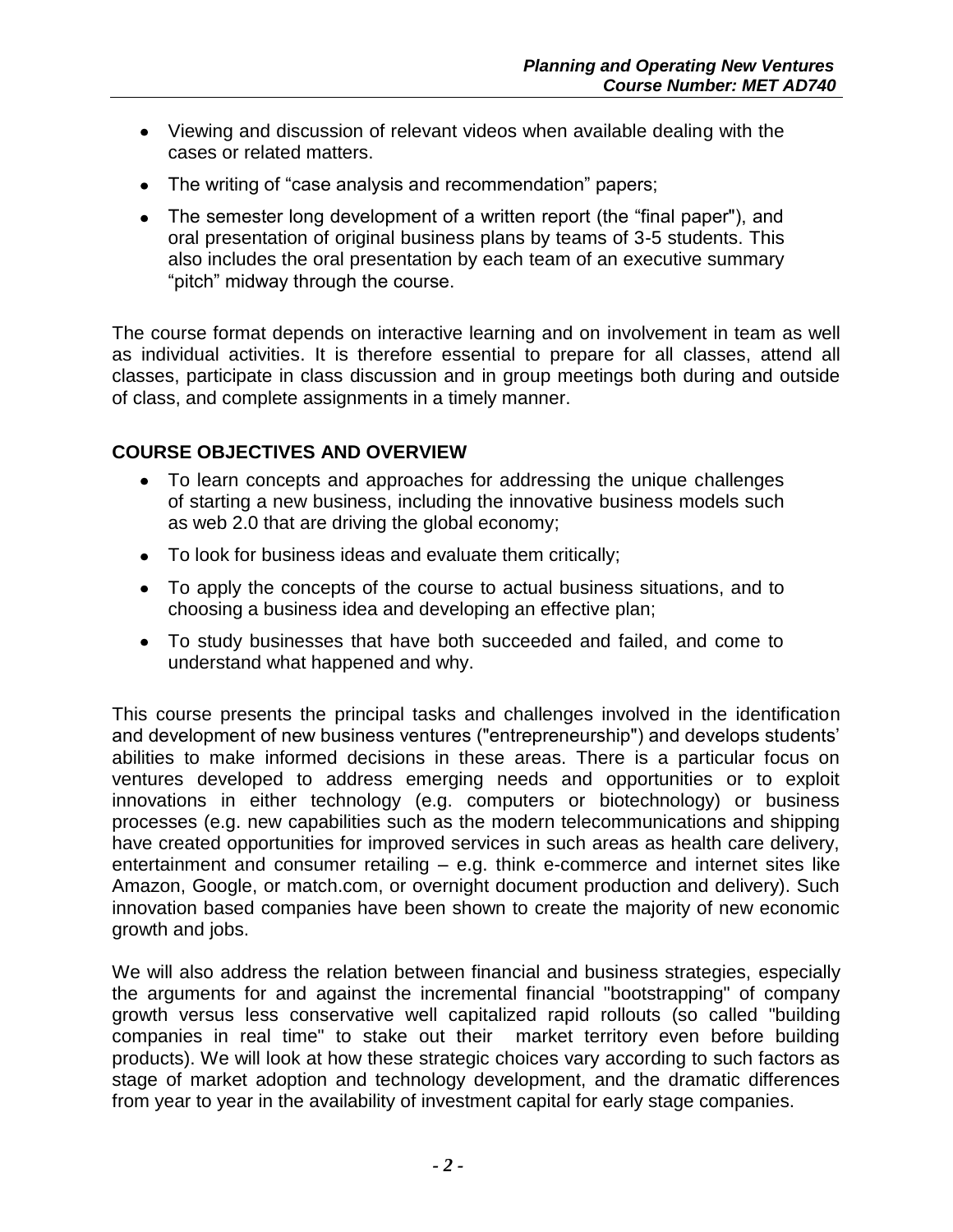The course is intended to be relevant to: students considering entrepreneurship as a career option at some point in their lives, either by starting or joining a new company in any of a number of business roles, or alternatively by creating new units in existing corporations ("intrapreneurship") and/or in non-profit and public organizations as a way of facilitating innovative activities. Students are not presumed to have a technical, or financial background, but rather an interest in using innovation and venture creation to create value, and the desire to learn from the materials assigned.

## **KEY TOPICS:**

Traditional areas of the entrepreneurship process, including: marketing and opportunity analysis; business planning; the roles of "angel" and institutional/ venture capital finance, investment bankers, and public markets; developing credibility and attractiveness to investors; finding and motivating team members; lining up outside professional resources; sales channels and distribution; and "exit" or harvesting strategies to achieve wealth for the founders, employees, and investors via public offerings or acquisition by another company..

*COURSE WEB SITE AND EMAIL ACCOUNTS:* The general "Course Info" web site link at Boston University is at [http://courseinfo.bu.edu.](http://courseinfo.bu.edu/) The direct link for this particular course is indicated above.

All students should be sure to obtain a free Boston University computer account and email address as these are necessary both for essential electronics communications with students and to use the web sites for this and other courses at Boston University. Students are expected to check the "Course Info" site for announcements and assignment changes, and to read their email which will be addressed to their bu.edu email address. Note that you can arrange for your bu.edu email to be forwarded to a different preferred email address (e.g. your work or personal email address such as a yahoo or Gmail account (and you can do this via the university web site).

I will post revisions to this syllabus, schedule changes, new readings and assignments, and so forth, as the term goes along, on the "Course Info" web site where you can download them. The "Course Info" site for our course also will contain numerous resources such as guides to writing case analysis papers, further instructions on assignments such as the final project, and questions to guide you in reading the various assigned case studies. Note that all "Course Info" materials for this course will be found in the "Documents" section of this site, and in sub-folders within the Documents section.

## **REQUIRED MATERIALS:**

**Entrepreneur's Toolkit: Tools and Techniques to Launch and Grow Your New Business**; Harvard Business School Publishing Corporation; ISBN 1-59139-436-8.

This up to date *low cost* paperback has easy to read chapters covering the main areas of entrepreneurship like opportunity analysis, angel financing, business plans, and so forth that are addressed in detail in the cases and class discussion.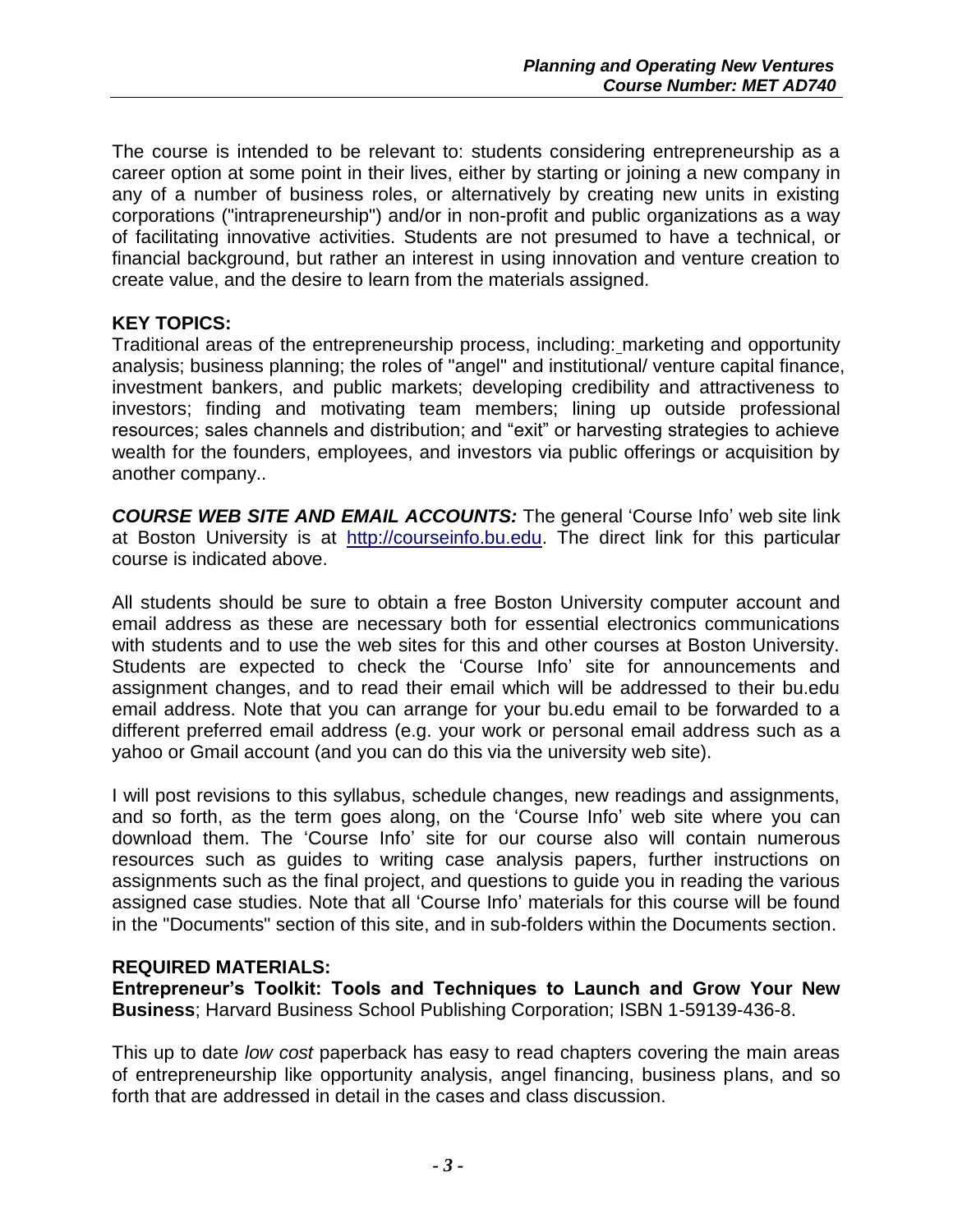**Course Pack of numerous readings and case studies:** will be available as "digital + print" packages for students to directly purchase online from XanEdu Publishing ( [www.xanedu.com](http://www.xanedu.com/) ) with their credit card information. Students will be informed when the CoursePack is available – however because of copyright clearance issues the CoursePack is sometimes not available for purchase until two weeks into the term.

Other materials on "Course Info" site or to be distributed ("TBD") in advance of assignment.

You should bring your Course Pack and textbook to all your classes as materials from them will frequently be referenced in class.

Other materials: To be posted on "Course Info" and/or distributed free of charge in class.

## **GRADING CRITERIA AND WEIGHTING:**

Please note that Boston University strongly discourages "grade inflation" and enforces this policy though the standards and direction it gives to its faculty. Boston University Metropolitan College Academic Policies official faculty website states: "Grade of A or A minus should be limited only to those students who truly distinguish themselves in the course... A and A- grades in totality should not average more than 15 - 20% of the grades given." Overall grades for this graduate course generally average between B and B+.

The approximate grading criteria below may be adjusted and re-weighted during the term as deemed appropriate by the instructor. For example, "pop quizzes" (surprise exams), "Mid-terms, and final examinations are NOT currently planned in this particular course, but if it appears to the instructor that a significant number of students are not adequately doing the reading and case preparation that are part of the essential learning process, such examinations may be instituted, grading weight assigned to them, and the other grading criteria correspondingly adjusted.

- 1. **Short Papers**. *(one third of grade based on appraisal)* Up to 3 short papers (minimum of 700 words, with a maximum of 1000 words allowed). The specific written paper assignments [most likely analyses and recommendations for two or three of the cases you are assigned to read and prepare for discussion] will be announced in class and/or via the "Course Info" system. Analyzing business situations and making and communicating cogent recommendations are extremely important skills to develop. Follow the instructions and the questions that I give you.
- 2. **In Classroom Performance**. *(one third of grade based on appraisal)*. Includes consistent on- time attendance, level of preparation as demonstrated during class discussions, quantity and quality of understanding demonstrated of the material being discussed, contribution to the learning of others, and contribution to any short PowerPoint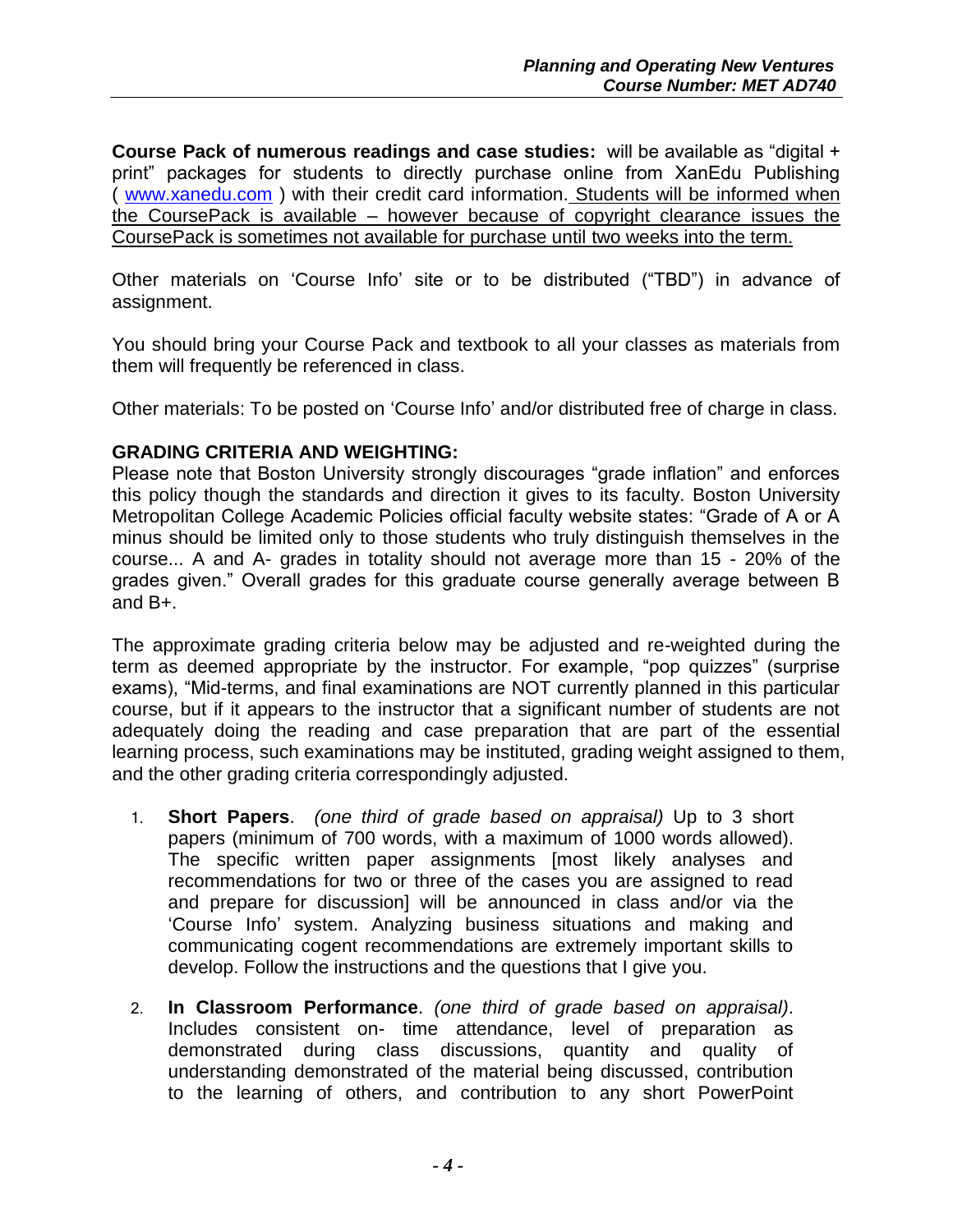presentations your team (see below) is assigned during the term. Active class participation is essential in discussions of cases and readings. For case discussions in particular, students should be prepared to present their analysis and recommendations in a concise, persuasive fashion and to justify all conclusions with specific facts and evidence. If you do not speak up in class, or if you do not respond with knowledge of the assigned material when asked a question, your grade will suffer.

3. **Business Plan Project**. *(one third of grade based on appraisal).* Includes combined performance (assessment both of your team"s performance and your individual contribution) on a semester long Business Plan Project covering the development of an original business plan based on the concept of the one of the members of a team and prepared by the entire team. The research will culminate with the submission by the beginning of the last day of class of a 20 page maximum including (15 pages minimum) written report ("the final paper"), and a well organized 10- 15 minute oral presentation (scheduled during the last two sessions of the course)by the entire team to the rest of the class, which will include at least five slides, but no more than 10. Each team will also be responsible for presenting an Executive Summary Pitch to the rest of the class midway through the course. Teams must be no smaller than three persons, and no larger than five persons. Each member of the team must visibly contribute to both the written paper and to the oral presentation.

## **SOME CLASS CONTRIBUTION RULES:**

*It is your responsibility to listen rather than "cross-talk" (having side conversations), while I or others are speaking, as well as to take an active role in the classroom discussion and contribute to the learning environment. It is expected that you will:*

- *1. Be on time for the start of class and in returning to the classroom after the 10 minute mid-class breaks.*
- *2. Attend all classes, with only one absence allowed.*
- *3. Actively volunteer in case discussions and interact with speakers and other students.*
- *4. Always bring and display your tent card on desk in front of you so that your classmates, I, and any guest speakers can recognize you by name.*

## **ACADEMIC STANDARDS, CONDUCT, AND INTELLECTUAL HONESTY:**

This course will follow the Code of Academic Conduct of Boston University: Academic conduct promoting the desired educational environment of the College involves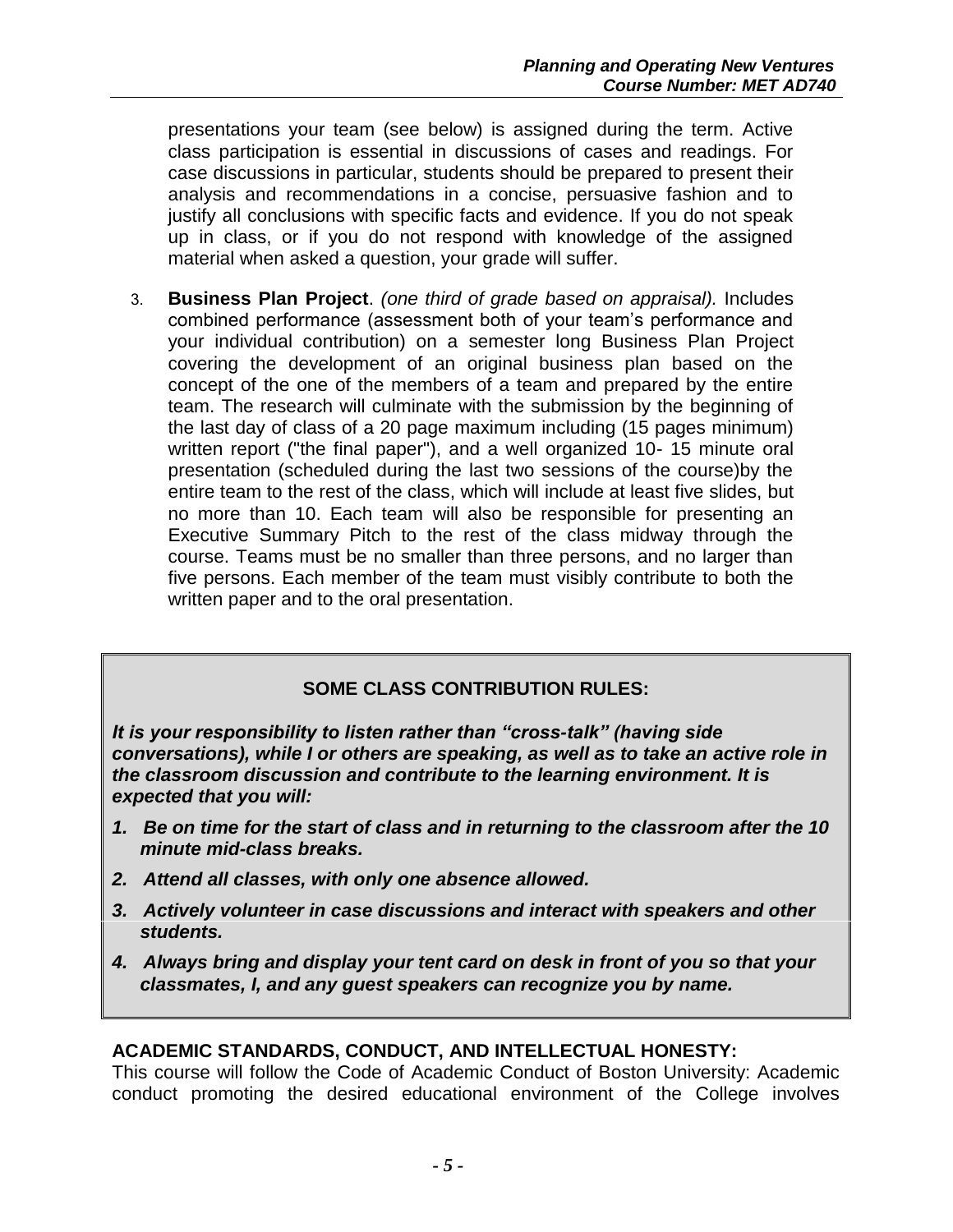behavior which refrains from cheating on exams, plagiarism, misrepresentation or falsification of data, theft or destruction of examinations or papers, or alteration, forgery, or knowing misuse of academic records or documents or other similar behavior. <sup>a</sup> "The

*internet has made plagiarism even easier, and be aware that text from the Internet is a bona fide form of plagiarism that could result in dismissal from Boston University.*<sup>*B*</sup> This applies in any course at Boston University.

Your work must be original and in your own words, not copied from some outside source, either printed or on the internet. If you copy an entire sentence, you must put it in quotes and show plainly what you have copied and where you have copied it from. Furthermore you should not copy multiple sentences (more than two sentences) from any source, or it will be considered plagiarism, even if you provide quotes and/or references.

The university"s policy on plagiarism and other forms of cheating are published in its Academic Conduct Code. Students are required to read the code and comply with it. Any suspected violation of the Code will be referred to the Academic Conduct Review Board. You can read and/or download a copy of the Boston University Metropolitan College Academic Conduct Code at the following web site:

[www.bu.edu/met/metropolitan\\_college\\_people/student/resources/conduct/code.html](http://www.bu.edu/met/metropolitan_college_people/student/resources/conduct/code.html)

## **COMMUNICATIONS SKILLS REQUIRED OF MET COLLEGE STUDENTS:**

"Metropolitan College students, in achieving mastery of subject matter and professional terminology must be proficient in written and spoken English in order to achieve success in their academic studies and professional careers. Please be advised that papers and oral presentations that do not meet the high normative standards of university education will be downgraded or returned for revision. Help is available at every stage of the writing process and with oral communications and presentations. Please ask your instructor, academic advisor or check the MET website" (from the "Statement on Communications Skills" dated June 18, 2003) [http://www.bu.edu/met/metropolitan\\_college\\_people/student/index.html](http://www.bu.edu/met/metropolitan_college_people/student/index.html) which includes links to important Student Resources such as The Education Resource Center and other Communication Resources.

Also if you are having problems with how to do case studies and other papers such as your final project report, please check the guidelines for these that I have posted on our CourseInfo web site, and also feel free to arrange an appointment to discuss your concerns and questions.

Note also that MET College requires the American Psychological Association (APA) standards for writing assignments. You can find information about the APA at <http://www.apastyle.org/fifthchanges.html>

 $\overline{a}$ 

 $\alpha$  From "Code of Academic Conduct" in the Met Faculty Toolbox.

 $\beta$  ditto.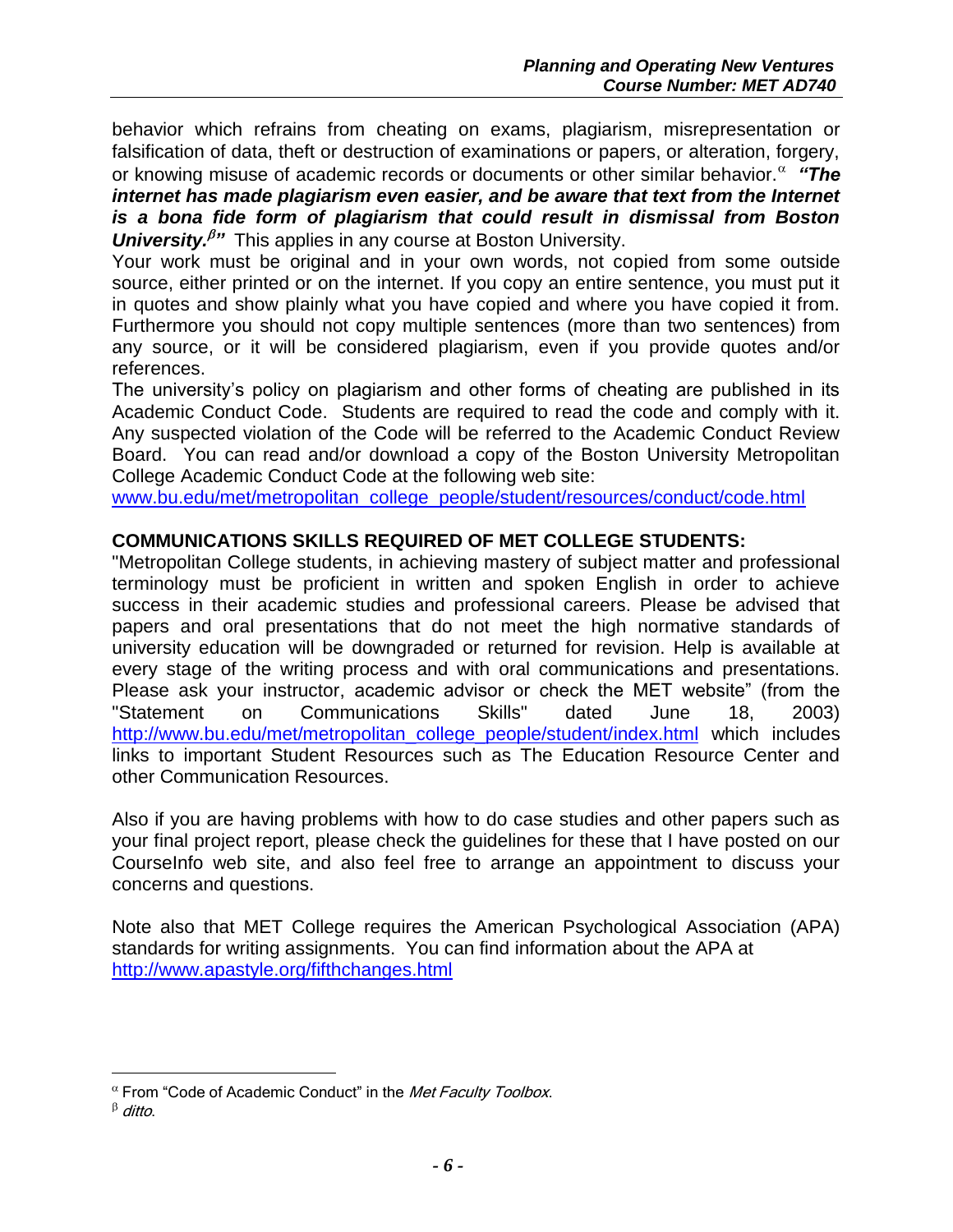#### **BOSTON UNIVERSITY DEPARTMENT OF ADMINISTRATIVE SCIENCES**

GUIDELINE FOR ALL PAPERS SUBMITTED TO DEPARTMENT COURSES

#### **1. ORIGINAL ARTICLES ONLY**

Submission of a paper to the department represents a certification on the part of the author(s) that the paper is an original work. Ideas of others either indirect or quoted must be referenced.

#### **2. MANUSCRIPT STYLE**

References, citations and general style of manuscripts for this Journal must follow the APA style (Please refer to the latest edition of the *Publication Manual* of the American Psychological Association for style questions. References should be double-spaced and placed in alphabetical order Text and references should be single-spaced. Each reference in the paper must be fully referenced at the end under references and all items listed under the reference section must have been cited in the body of the paper.

*Examples of* References *to Periodicals:*

#### **Journal article: One author**

Levitt, T. (1983). The globalization of markets *Harvard Business Review,* 61(3), 92-102.

#### **Journal article: Multiple authors**

Kaynak, E. & Kothan, V. (1984) Export behavior of small and medium-sized manufacturers Some policy guidelines for international marketers. *Management International Review,* 24(2) June, 61-69

#### **Magazine article**

Tinnin, D. B. (1981, November 16). The heady success of Holland"s Heineken. *Fortune,* pp. 158-164

#### **Newspaper article**

The opportunity for world brands. (1984, June 3) *The* New *York Times,* p 6E

#### **Monograph**

Franco, L G (1979). *A* survey *of* the *impact of manufactured exports from industrializing countries in Asia and Latin America* (Monograph). *Changing International Realities,* 6.

#### *Examples of References* **to** *Books:*

#### **Reference to an entire book**

Kaynak, E (1986) *Marketing and economic development* New York: Praeger Publishers Inc.

#### **Book with a corporate author**

Committee for Economic Development (1981) "*Transnational corporations and developing Countries"* New York. Author.

#### **Edited book**

Kaynak, E (Ed ). (1986). *International Business in the Middle East,* Berlin, New York: Walter de Gruyter.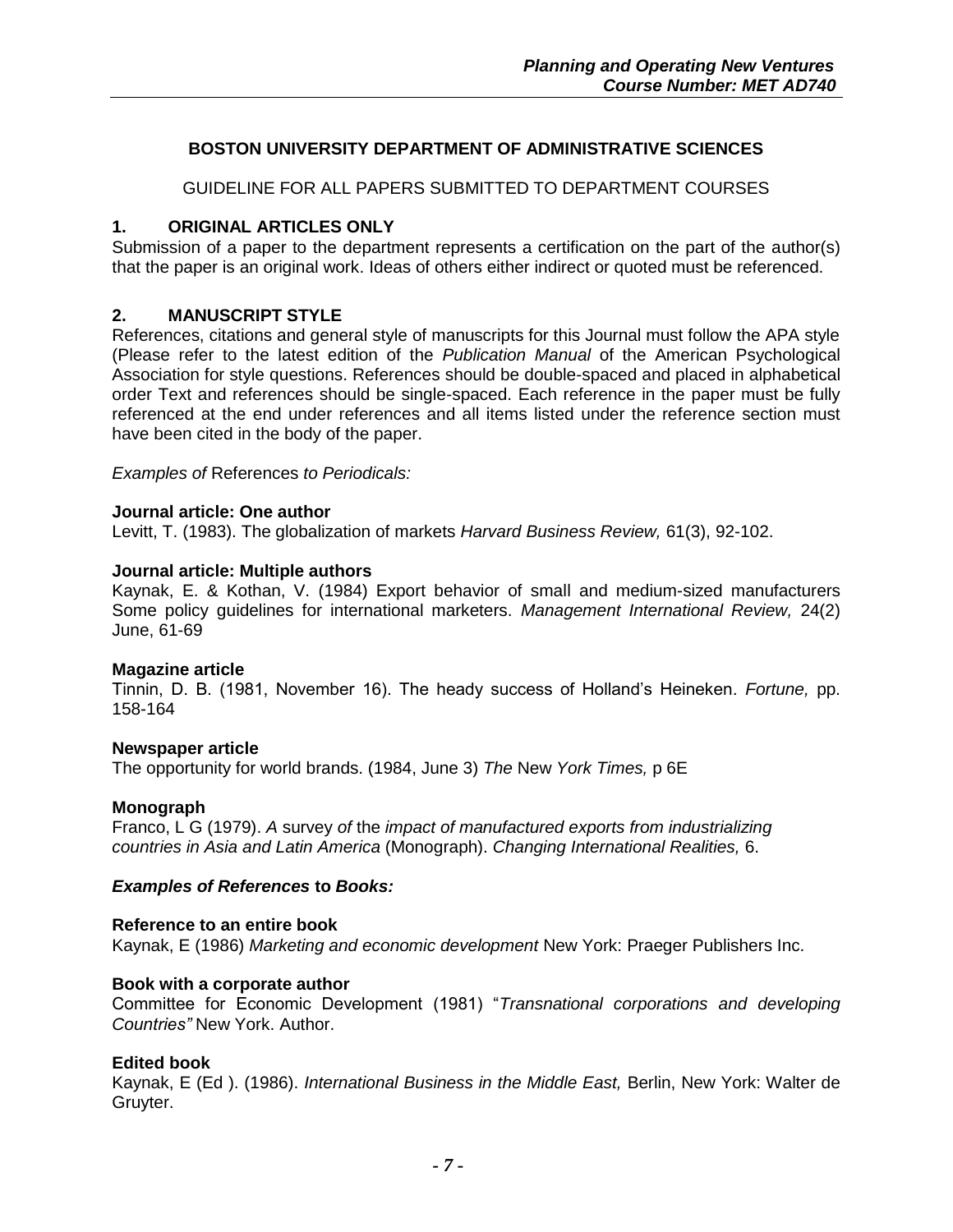#### **Book with no author or editor**

*"Marketing opportunities in Japan" (1978)* London Dentsu Incorporated

#### **Article or chapter in an edited book**

Bucklin, L. P (1 986) "Improving food retailing in less developed countries" In E Kaynak (Ed ), World Food Marketing Systems (pp. 73-81) London. Butterworth Scientific Publishers

#### **Proceedings of Meetings and Symposia**

#### **Published proceedings, published contributions to a symposium**

Lee K H. (1981) "From production orientation to marketing orientation - Hong Kong in the international trade setting" In D. B, Yeaman(Ed.), *Developing* global strategies (pp. 753-766) Conference held at the University of Navarra, Barcelona, Spain, 2 (December 17-19)

#### **Unpublished paper presented at a meeting**

Kaynak, E (1988). *Strategic and organizational Issues in tourist* services Paper presented at Second International Tourism Advertising Conference, Portoroz, Yugoslavia.

#### **Doctoral Dissertations/Masters Theses**

Unpublished doctoral dissertation Czinkota, M F. (1980) "An analysis of export development strategies in selected U S. industries" Dissertation Abstracts International. (University Microfilms No. 80-15, 865)

#### **3. MANUSCRIPT PREPARATION**

Margins: leave at least a one-inch margin on all four sides

Paper: use clean white, 8-1/2" x 11" bond paper.

Cover page: This should provide full authorship, along with authors' academic degrees, professional titles, affiliations and addresses (mail, fax, and e-mail)

Title page: This should provide only the title of the manuscript, and abstract of about 100 words, and 3-10 words for index purposes.

## **4. SPELLING, GRAMMAR, AND PUNCTUATION**

You are responsible for preparing manuscript copy which is clearly written in acceptable scholarly language (English with no errors of spelling, grammar, or punctuation). Verify the accuracy of arithmetic calculations, statistics, numerical data, text citations, and references as well as avoiding the following common errors:

- dangling modifiers
- misplaced modifiers
- unclear antecedents
- incorrect or inconsistent abbreviations

## **5. INCONSISTENCIES MUST BE AVOIDED**

Be sure you are *consistent* in your use of abbreviations, terminology, and in citing references. Only use abbreviations after the abbreviation has been explained. For example, define the acronym "The North American Free Trade Agreement (NAFTA)" in the appropriate part of the document, and .later in the text, it is acceptable to use "It was found that NAFTA was..."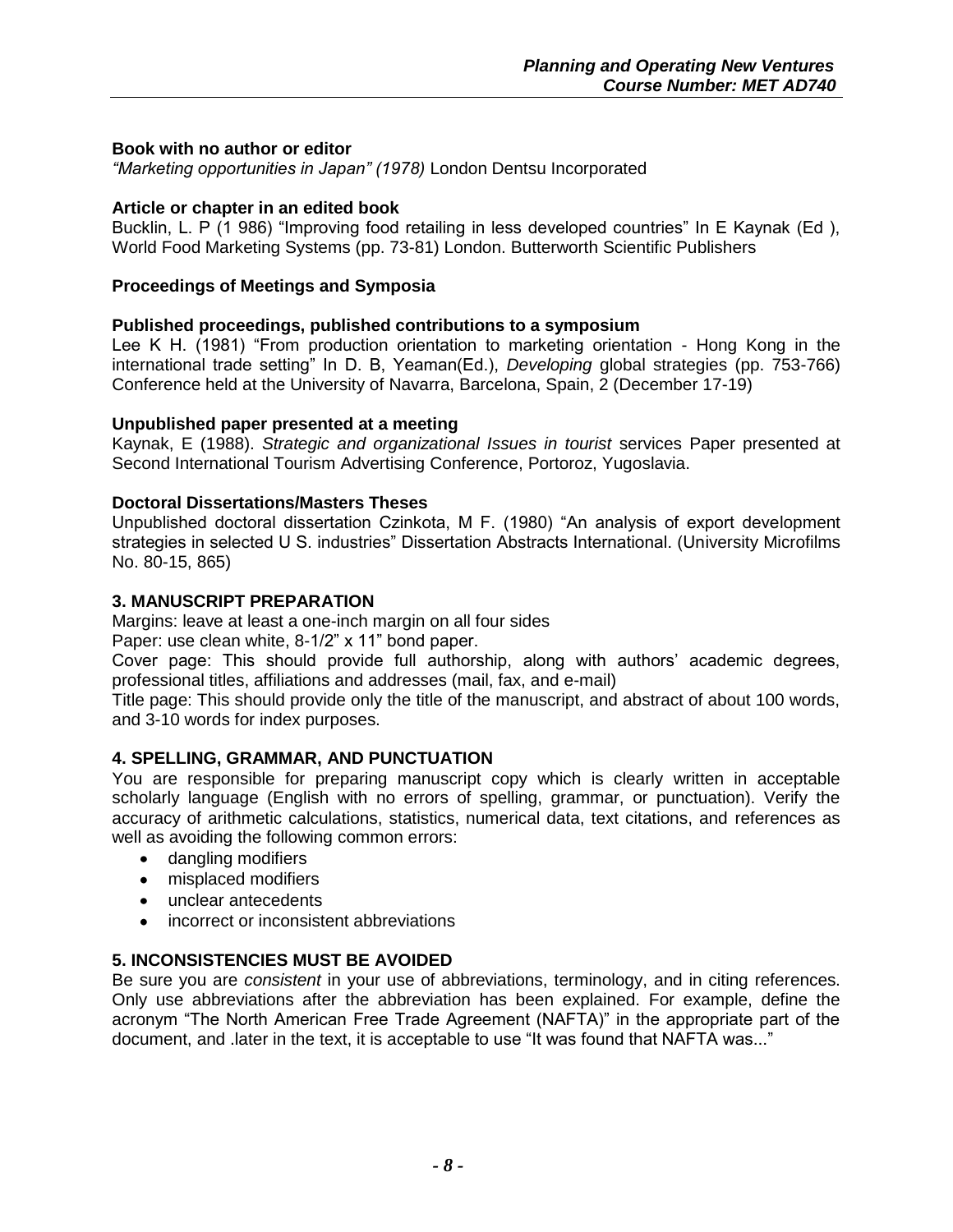## **LECTURE SCHEDULE:**

| <b>Date</b>               | <b>Class</b><br># | <b>Area/Topics</b>                                                                                                                                                                                                                                                                                                                                                                   | <b>Assignment: Text Book, Article, CASE</b><br>Preparation                                                                                                                                                                                                                                                                                                                                                                                  |
|---------------------------|-------------------|--------------------------------------------------------------------------------------------------------------------------------------------------------------------------------------------------------------------------------------------------------------------------------------------------------------------------------------------------------------------------------------|---------------------------------------------------------------------------------------------------------------------------------------------------------------------------------------------------------------------------------------------------------------------------------------------------------------------------------------------------------------------------------------------------------------------------------------------|
| Jan 26<br>2009            | 1                 | Welcome, Introduction, Review Of<br>Syllabus, Q & A<br>PART I OF COURSE: CLASSICAL<br><b>ENTREPRENEURSHIP.</b><br>Process Model Of<br>Entrepreneurship: Opportunity<br>Recognition > Concept<br>Development And Implementation<br>> Acquiring People, Financial, And<br><b>Needed Intellectual Resources &gt;</b><br>Managing > Harvesting.<br><b>Entrepreneurial Self Awareness</b> | <b>Review Syllabus</b><br>$\bullet$<br><b>Student Introductions</b><br>$\bullet$<br>'Entrepreneur's Toolkit' Introduction<br>$\bullet$<br>$(p. xi - xix)$<br>Chapter 1 (Self-Diagnosis)<br>٠<br>Choose Team (3-5 members per<br>$\bullet$<br>team)                                                                                                                                                                                          |
| Feb <sub>2</sub><br>2009  | 2                 | <b>Where Do Opportunities Come</b><br>From?<br>Opportunity Analysis Vs.<br>Implementation.<br>Business Plans - Team Meetings.                                                                                                                                                                                                                                                        | <b>FIRST PLACE Case Study</b><br>$\bullet$<br><b>STEVE BELKIN Case Study</b><br>A Perspective on Entrepreneurship.<br>$\bullet$<br>Stevenson HBS No. 9-384-131<br>'Entrepreneur's Toolkit' Chapter 4<br>(Building a Business Model &<br>Strategy)<br>Chapter 5 (Writing a Business Plan)<br>$\bullet$                                                                                                                                       |
| Feb 9<br>2009             | 3                 | <b>Making Opportunities Real.</b><br>Cash Flow Analysis,<br>"Bootstrapping" And Active<br>Management.<br><b>Resource Acquisition And</b><br>Investors.                                                                                                                                                                                                                               | <b>R&amp;R</b> Case Study<br>$\bullet$<br>"First Try" Business Plan Pitches in<br>$\bullet$<br>class by Teams - What are you going<br>to do? What is your company name?                                                                                                                                                                                                                                                                     |
| Feb17<br>2009<br>(Tues)   | 4                 | <b>Feasibility Analysis, Market</b><br>Research, Industry And<br><b>Competitor Analysis.</b> (note this<br>may cover more than one week).                                                                                                                                                                                                                                            | <b>EXTEND FERTILITY Case Study</b><br>$\bullet$<br><b>Short Written Individual Assignment</b><br>Due (analysis and recommendations<br>concerning this case).<br>Reading: 'Entrepreneur's Toolkit'<br>Chapter 3 (Organizing the Enterprise)                                                                                                                                                                                                  |
| Feb <sub>23</sub><br>2009 | 5                 | <b>Finance &amp; Investors</b><br>Beyond Bootstrapping: Sources Of<br>Formal / Informal Funding.<br>The Role Of The Business Plan                                                                                                                                                                                                                                                    | <b>STRATUS</b> Case Study<br>$\bullet$<br><b>JUNIPER NETWORKS Case Study</b><br>'Entrepreneur's Toolkit' Chapter 6<br>(Financing the Business), Chapter 7<br>(Angels and Venture Capitalists)<br>"Start-Up Funding: An Entrepreneur's<br>View" ref: 396-039-5<br><b>Short Written Individual Assignment:</b><br>Find a start-up you admire, tell me<br>why you admire it, how they secured<br>funding and what you see for their<br>future. |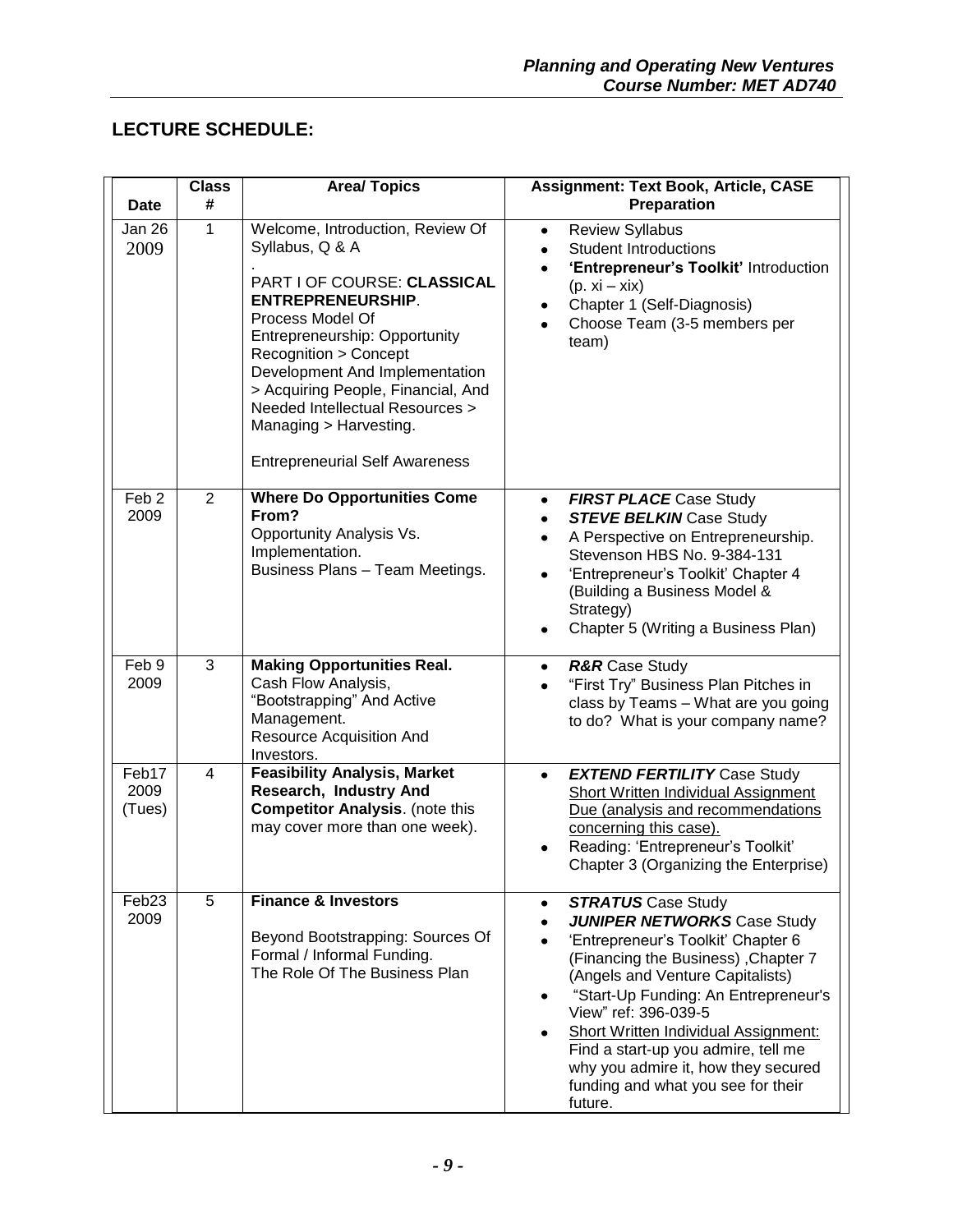| Mar 2<br>2009             | 6              | Finance & Investors (Continued)<br>The Financing Process And<br>Investor Due Diligence.<br>Building Teams And Organizations.                                                                                                                                              | <b>WALNUT VENTURE ASSOCIATES</b><br>$\bullet$<br>(A & B) Case Study<br><b>NANOGENE TECHNOLOGIES INC</b><br>$\bullet$<br>Case Study<br>How Venture Capitalists Evaluate<br>$\bullet$<br>Potential Venture Opportunities HBS<br>9-805-019                                                                                                                                               |
|---------------------------|----------------|---------------------------------------------------------------------------------------------------------------------------------------------------------------------------------------------------------------------------------------------------------------------------|---------------------------------------------------------------------------------------------------------------------------------------------------------------------------------------------------------------------------------------------------------------------------------------------------------------------------------------------------------------------------------------|
| Mar 9 2009                |                | <b>SPRING BREAK WEEK - No Class</b>                                                                                                                                                                                                                                       |                                                                                                                                                                                                                                                                                                                                                                                       |
| Mar16<br>2009             | $\overline{7}$ | Part Ii - Advanced<br><b>Entrepreneurship: New</b><br><b>Strategies And Models</b><br>Getting The Right Strategy And<br>Changing It As Needed.<br>The Relation Between Financing<br><b>Choices And Business And</b><br>Organizational Strategy.<br><b>Managing Growth</b> | Business Plan 2 <sup>nd</sup> Pitch: Executive<br>$\bullet$<br><b>Summary (Please deliver your</b><br>executive summaries in Word format<br>the Monday prior to class)<br><b>VISIONSENSE</b> Case Study (2005)<br>$\bullet$<br><b>Babson College</b><br><b>ENDONAV</b> Case Study (2006)<br>Stanford Case E-214<br>Reading: 'Entrepreneur's Toolkit'<br>Chapter 9 (Enterprise Growth) |
| Mar <sub>23</sub><br>2009 | 8              | <b>Emerging New Models For</b><br><b>Business Growth</b><br>Web 2.0 And Its Impact, And The<br>Role Of Strategic Partnering And<br>"Business Development" Activities.                                                                                                     | FACEBOOK (A): THE START-UP'S<br>$\bullet$<br>'SOCIAL' SUCCESS ref: 308-053-1<br>FACEBOOK (B): THE START-UP'S<br>$\bullet$<br>STRATEGIC DILEMMAS ref: 308-<br>$054 - 1$                                                                                                                                                                                                                |
| Mar30<br>2009             | 9              | <b>Emerging New Models -</b><br>Continued.<br><b>Issues In Finding A Good Business</b><br>Model.                                                                                                                                                                          | <b>THE STRATEGIC</b><br><b>COMMUNICATION IMPERATIVE ref:</b><br>SMR46315 [available through ECCH]<br>ABIGENIX 2001 501-061                                                                                                                                                                                                                                                            |
| Apr <sub>6</sub><br>2009  | 10             | Intellectual Property, Innovation,<br>& Defending Your Market<br>Position.                                                                                                                                                                                                | <b>ANDRES GALINDO REF: 138-C06A-</b><br>U Short Written Individual<br>Assignment Due (analysis and<br>recommendations concerning this<br>case).                                                                                                                                                                                                                                       |
| Apr 13<br>2009            | 11             | Exit Strategies, M&A And IPO's.<br>Reviewing The Whole Process:<br>Creating, Financing, Managing,<br>And Harvesting.                                                                                                                                                      | <b>CYNTHIA FISHER AND THE</b><br>$\bullet$<br><b>REARING OF VIACELL 9-806-002</b><br>"How to Write a Great Business Plan"<br>(HBR reprint 97409). 1997<br>Reading: 'Entrepreneur's Toolkit'<br>Chapter 10 (Keeping the<br>Entrepreneurial Spirit Alive), Chapter<br>8 (Going Public), Chapter 11 (Harvest<br>Time)                                                                    |